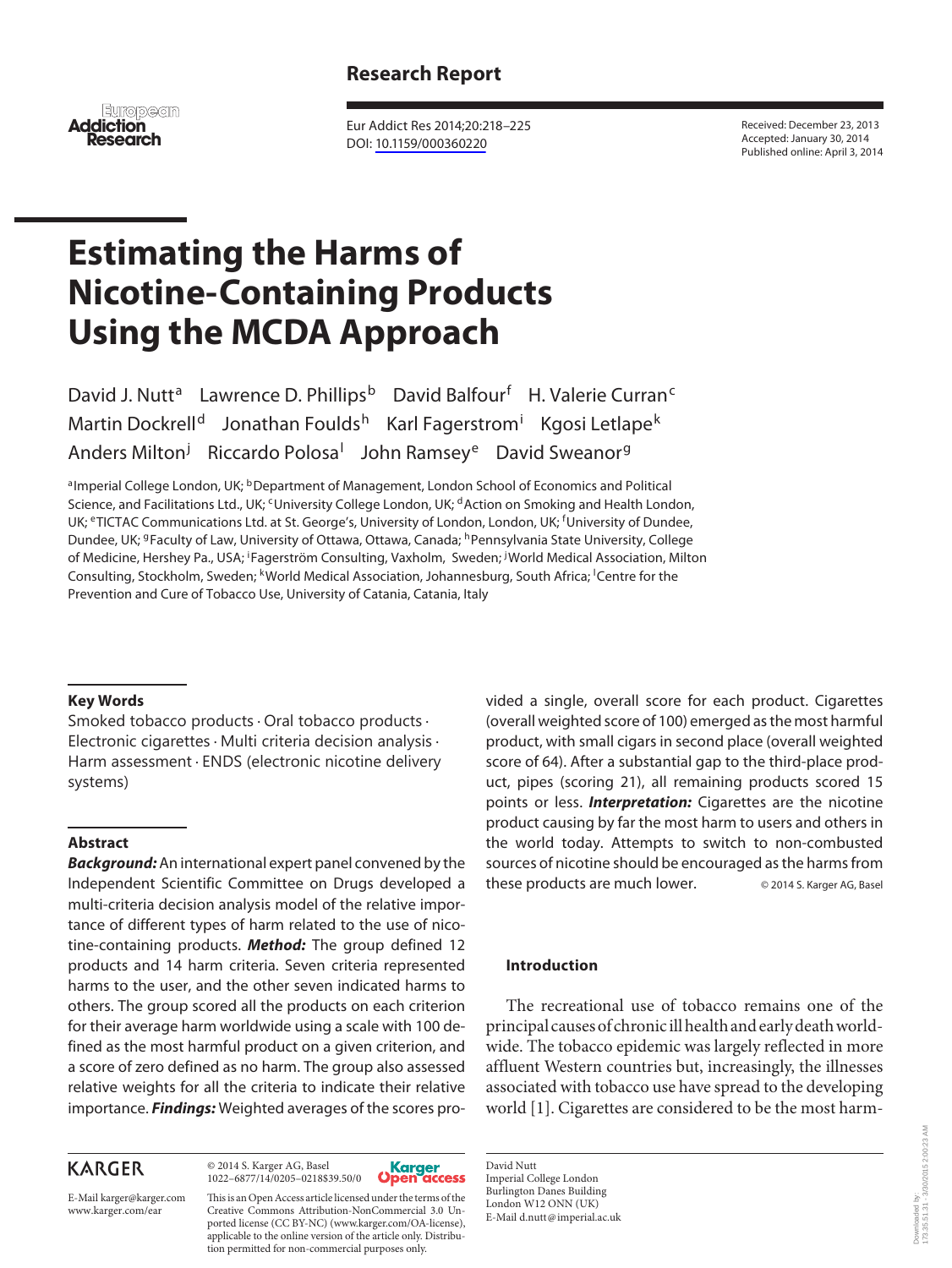ful tobacco product although other forms of tobacco used recreationally may also result in harm to the user [2] .

 It is now widely accepted that the compulsive use of tobacco reflects the development of dependence upon the nicotine present in tobacco and many of the pharmacological interventions that are employed to aid smoking cessation target this dependence [3, 4]. However, in experimental animals, nicotine does not have the potent addictive properties that are required to explain the powerful addiction to tobacco experienced by many habitual smokers [5, 6]. Thus, it has been proposed that other pharmacologically active substances present in tobacco smoke and the conditioned sensory stimulation associated with inhaling tobacco smoke have a significant role in the development of dependence upon tobacco [7-10]. Pharmacological nicotine replacement products (NRT) were introduced as aids to smoking cessation in the late 1970s and continue to be used extensively in the treatment of tobacco dependence. Experience with these preparations suggests that their use is not associated with an increased risk of chronic obstructive pulmonary disease, lung cancer or cardiovascular disease [3, 11] although there are reports that nicotine may be metabolized to compounds that are potentially carcinogenic [12, 13]. Furthermore, studies with experimental animals suggest that the ingestion of nicotine during pregnancy can have adverse effects on the brain development of the fetus and the vulnerability of the progeny to nicotine dependence [14, 15] . Relatively little direct information is available for the effects of maternal nicotine on human development and behaviour. However, smokeless tobacco has been found to have a negative effect [16] and Bruin et al. [17] have argued that the possibility of adverse effects for both the mother and fetus of NRT use during pregnancy should not be disregarded. Thus, individual researchers have expressed differing opinions on the safety of pharmacological nicotine. Nevertheless, some 40 years' experience with NRT preparations suggest that they are safe and are not associated with significant adverse medical consequences [4]. This conclusion is consistent with the compelling evidence that many of the adverse health effects of inhaling tobacco smoke are caused by other components of the smoke such as nitrosamines, carbon monoxide and nitric oxide [18, 19]. Thus, despite some differences in opinion, it seems that tobacco use lends itself rather better than many other forms of addiction to a harm reduction approach using pharmacological interventions including therapeutic nicotine preparations.

 Most attention with regard to the harmful effects of tobacco use has focused on cigarettes and the evidence that they cause chronic illness and early death is compelling.

However, other forms of tobacco use also need to be considered. There is good evidence, for example, that Swedish snus, a form of refined oral tobacco which is low in nitrosamines, is at worst only weakly associated with an increased risk of cancer or cardiovascular disease [20]. By contrast, other smokeless unrefined oral tobacco products seem to be associated with significantly more harm to the user [21] . For example, the chronic use of gutkha, a form of smokeless tobacco popular with members of the Asian community, is associated with the development of disorders of the oral mucosa and oral cancer [22] . Water pipes, widely used in the Middle East, are finding increasing favour in Western society. The potential toxic effects of water pipe smoke have not yet been fully evaluated although some concerns have been expressed about the potential adverse consequences for health of using this form of tobacco [23, 24] . Our understanding of the potential hazards associated with using electronic nicotine delivery systems (ENDS, e.g. E-cigarettes) is at a very early stage. These delivery systems are seen as an acceptable form of recreational nicotine use with a minimal potential for second-hand environmental contamination. Nevertheless, there is concern that these devices should not be introduced in an unregulated way until potential associated harms are adequately evaluated [25].

 There remains a need for policy makers to become better informed of the relative harms of nicotine delivery systems in order to build a regulatory framework that minimizes harm. The aim of the current study was to convene a group of experts with expertise in the field of nicotine and tobacco research from different disciplines (animal and behavioural pharmacology, toxicology, medicine, psychiatry, policy and law) that could discuss and agree on the harmfulness of nicotine-containing products using a multi-criteria decision analysis (MCDA) model and, thus, provide a sound framework within which policy makers might work.

# **Methods**

#### *Study Design*

 The Independent Scientific Committee on Drugs selected experts from several different countries to ensure a diversity of expertise and perspective, as evident from the author list. The MCDA process [26] was conducted during a 2-day facilitated workshop held in London in July 2013. The MCDA model for the harm of psychoactive drugs developed by the Independent Scientific Committee on Drugs in 2010 [27] provided a starting point for this nicotine harm study, as it covered all the potential parameters of harm that might potentially be caused by any drug.

 The MCDA process is a way to compare variables of harm in widely different areas where traditional metrics are not available. It works through a series of eight stages: (1) establishing context;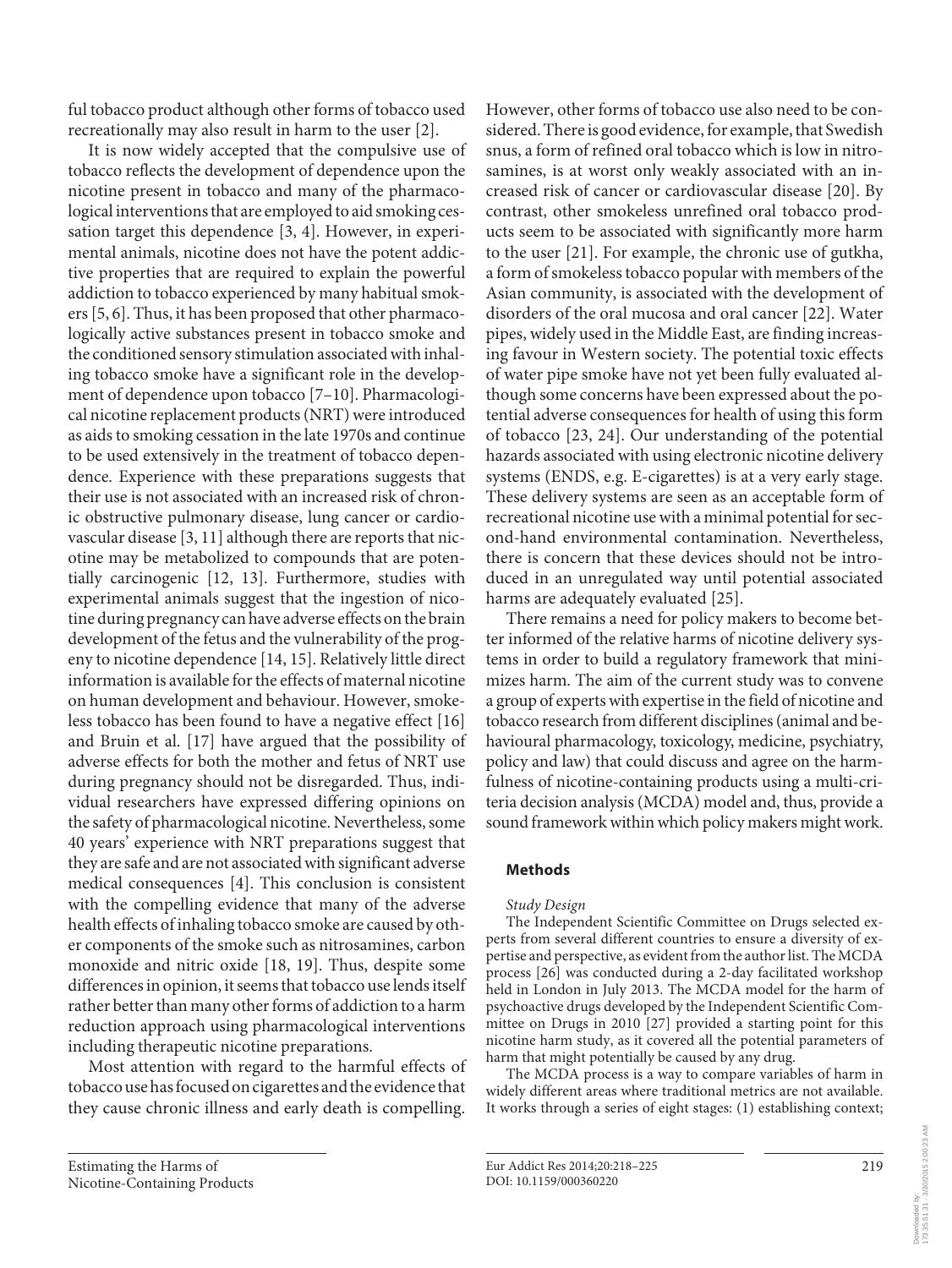(2) agreeing on the products to be evaluated and producing definitions of these; (3) agreeing on the criteria on which the products were to be compared; (4) scoring the products on each criterion; (5) weighting the criteria; (6) calculating weighted scores to give an overall index of the harm of each product; (7) examining results and resolving any inconsistencies, and (8) exploring the sensitivity of the indices to different assessments of scores and weights.

#### *The Context*

 The group recognized that there are regional and national differences in actual and perceived harm of nicotine products, so participants agreed to take a worldwide perspective and consider average harm.

#### *The Nicotine Products*

 After considering many nicotine products and the criteria for comparing the products, the group discussed steps 2 and 3 above in a reciprocal and iterative way so that the final set of products was substantially different from one another in important ways. Table 1 gives the final agreement about the products and their definitions.

#### *The Criteria of Harms*

 The group reviewed the 16 criteria that had first been agreed by the UK Advisory Council on the Misuse of Drugs [28] and used by the Independent Scientific Committee on Drugs in their 2010 decision conference on 20 psychoactive drugs [27] . All but two criteria were retained but where necessary were redefined to be relevant to nicotine products. The two that were dropped were drug-specific and drug-related mental impairment as it was thought that there was little evidence for these with any of the nicotine products.

 The criteria against which the products were evaluated are shown at the extreme right of the harm tree in figure 1. The main objective was to determine an ordering of the products at the 'Product harms' node. The next level to the right provides separate harm groupings of the criteria: 'To users' (harm to those who are using the product) and 'To others' (harm as a consequence of the use of the product to others both directly and indirectly). Assessments of the harms for all products were made against the criteria given at the extreme right of the value tree. The final definitions are shown in table 2.

#### *Scoring the Products*

 The group scored all products on all criteria. The scoring system used points out of 100, with 100 assigned to the most harmful product on a given criterion and zero representing 'no harm'.

 In scaling the products, care is required to ensure that each successive point on the scale represents equal increments of harm. Thus, if a product is scored at 50, then it should be half as harmful as the product scored 100. Because zero represents no harm, this scale can be considered a ratio scale, which makes possible ratio comparisons of the weighted scales.

#### *Weighting*

 Some criteria are more important expressions of harm than others, so weighting of the criteria is required. 'Swing weighting' provides weights that are meaningful in MCDA. As an analogy, both Fahrenheit and Celsius scales contain 0–100 portions, but the swing in temperature from 0 to 100 on the Fahrenheit scale is, of course, a smaller swing in temperature than 0–100 on a Celsius scale; it takes 5 Celsius units to equal 9 Fahrenheit units. The purpose of weighting is to ensure that the units of harm on the different harm

scales are equivalent, thus enabling weighted scores to be compared and combined across the criteria. Weights are scale factors.

 To assess scale factors two steps in thinking must be separated. First, it is necessary to think about the difference in harm between the most and least harmful products on that criterion. The next step is to think about how much that difference in harm matters in a given context. 'How big is the difference in harm and how much do you care about that difference?' This is the question that was posed in comparing the 0-to-100 swing in harm on one scale with the 0-to-100 swing on another scale, assuming the harm is a worldwide average.

 Swing weights for the User criterion were assessed first; the largest swing, on Product-specific morbidity, the difference between cigarettes and nasal sprays was assigned a weight of 100. Next, weights were judged for the criteria at the Other node: the largest swing, the difference between cigarettes and small cigars for Economic cost, was set at 100. Finally, those two 100's were compared by judging their swing weights. The swing for Product-re-

 **Table 1.** The 12 products considered during the decision conference and their definitions

| Cigarettes                 | manufactured and hand-rolled cigarettes in which<br>the tobacco is wrapped in paper                                                                                                                                     |  |  |  |  |
|----------------------------|-------------------------------------------------------------------------------------------------------------------------------------------------------------------------------------------------------------------------|--|--|--|--|
| Cigars                     | smoked cigars: roll of tobacco wrapped in tobacco<br>leaf                                                                                                                                                               |  |  |  |  |
| Little and<br>small cigars | used like a cigarette wrapped in tobacco leaf,<br>sometimes with a filter (a product that has<br>emerged in response to the US tobacco taxation<br>system and would, in most jurisdictions be<br>considered cigarettes) |  |  |  |  |
| Pipes                      | a tube with a small bowl at one end for smoking<br>tobacco                                                                                                                                                              |  |  |  |  |
| Water pipe                 | a pipe where tobacco smoke is bubbled through<br>water                                                                                                                                                                  |  |  |  |  |
| Smokeless<br>refined       | non-snus (and other) smokeless refined tobacco<br>products used orally, including moist chewing<br>tobacco and snuff (common in USA)                                                                                    |  |  |  |  |
| Smokeless<br>unrefined     | non-snus (and other) smokeless unrefined<br>tobacco products used orally, including chewing<br>tobacco and dry snuff (products common in SE<br>Asia)                                                                    |  |  |  |  |
| Snus                       | a low nitrosamine and non-fermented smokeless<br>tobacco product (popular in Scandinavia and now<br>in USA)                                                                                                             |  |  |  |  |
| <b>ENDS</b>                | electronic nicotine delivery system products,<br>e.g. e-cigs (electronic cigarettes either cigarette-<br>like or personal vaporizers)                                                                                   |  |  |  |  |
| Oral<br>products           | oral nicotine delivery products (including NRT<br>products)                                                                                                                                                             |  |  |  |  |
| Patch                      | dermal nicotine delivery products                                                                                                                                                                                       |  |  |  |  |
| Nasal sprays               | nasal nicotine delivery products                                                                                                                                                                                        |  |  |  |  |
|                            |                                                                                                                                                                                                                         |  |  |  |  |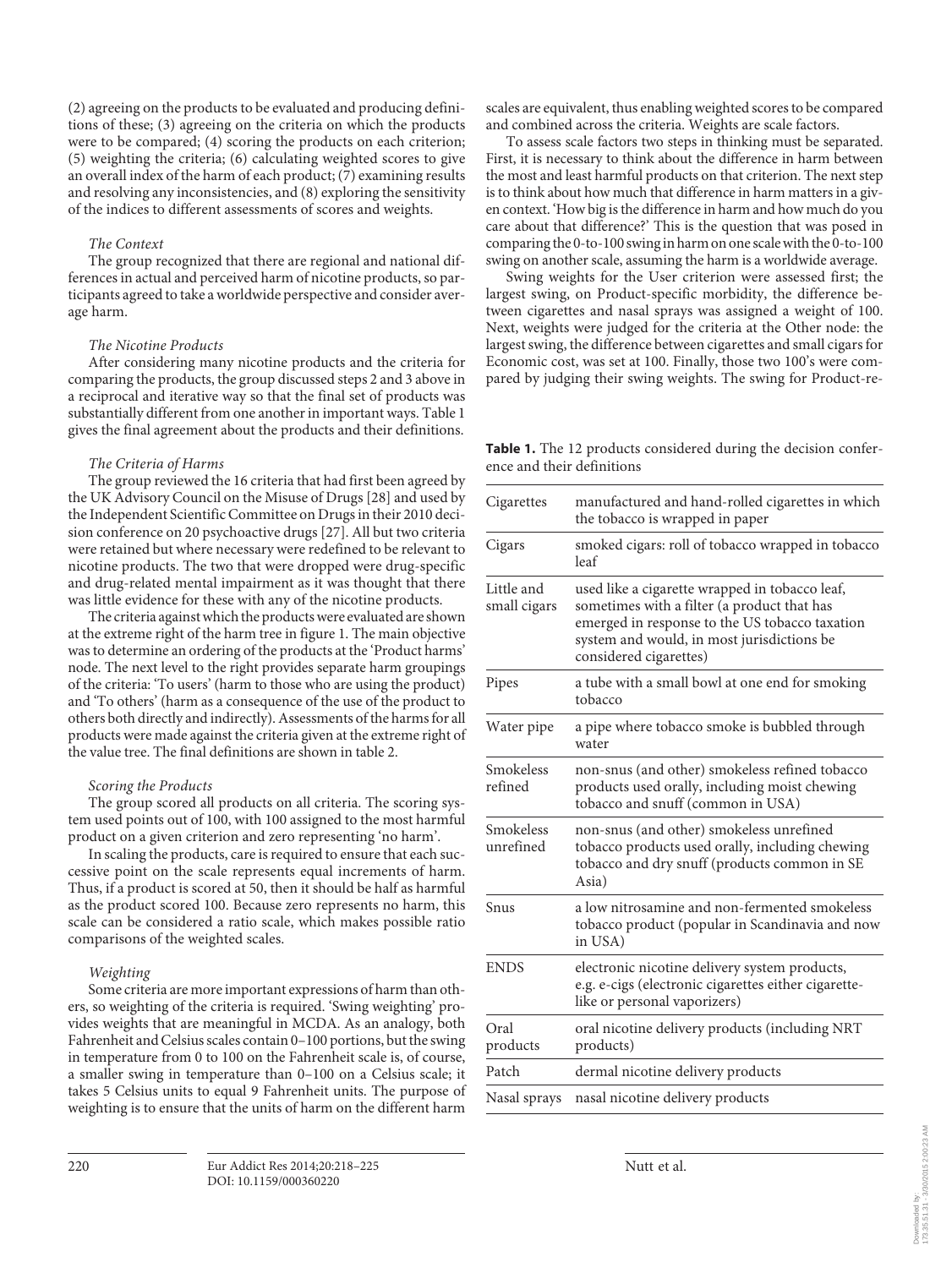

Fig. 1. Evaluation criteria organized by harms to users and harms to others.

| Table 2. Definitions of the evaluation criteria for the nicotine products |  |
|---------------------------------------------------------------------------|--|
|---------------------------------------------------------------------------|--|

| Name                          | Description                                                                                                                                                                                          |  |
|-------------------------------|------------------------------------------------------------------------------------------------------------------------------------------------------------------------------------------------------|--|
| Product-specific<br>mortality | deaths directly attributed to product misuse or abuse as in the case of accidental and deliberate poisoning                                                                                          |  |
| Product-related<br>mortality  | deaths indirectly attributed to the product, e.g. death due to cancer, respiratory illness, cardiovascular disease and fire                                                                          |  |
| Product-specific<br>morbidity | damage (morbidity, chronic ill health) to physical health directly attributed to product misuse or abuse, e.g. ulcers,<br>lung disease, heart disease                                                |  |
| Product-related<br>morbidity  | damage to physical health indirectly attributed to product misuse or abuse, e.g. burns, allergies                                                                                                    |  |
| Dependence                    | extent to which the product creates a propensity or urge to continue use despite adverse consequences and causes<br>withdrawal symptoms on cessation                                                 |  |
| Loss of tangibles             | extent of loss of tangible things (e.g. income, housing, job)                                                                                                                                        |  |
| Loss of relationships         | extent of loss of relationships with family and friends                                                                                                                                              |  |
| Injury                        | the extent to which the product increases chances of injuries to others both directly and indirectly, e.g. traffic accident,<br>fetal harm, second-hand smoke, accidental poisoning, burns           |  |
| Crime                         | the extent to which the use of the product increases criminal behaviour (e.g. smuggling) directly or indirectly (at the<br>population level, not the individual)                                     |  |
| Environmental<br>damage       | the extent to which the use and production of this product causes environmental damage locally, e.g. fires, competition<br>for arable land, cigarette stub pollution                                 |  |
| Family adversities            | the extent to which the use of the product causes family adversities, e.g. economic well-being, future prospects of children                                                                         |  |
| International<br>damage       | the extent to which the use of the product contributes to damage at an international level, e.g. deforestation,<br>contraband as criminal activity, counterfeiting                                   |  |
| Economic cost                 | the extent to which the use of the product results in effects that create direct costs to countries (e.g. health-care costs,<br>customs) and indirect costs (e.g. loss of productivity, absenteeism) |  |
| Community                     | the extent to which the use of the product creates decline in social cohesion and decline in the reputation of the community                                                                         |  |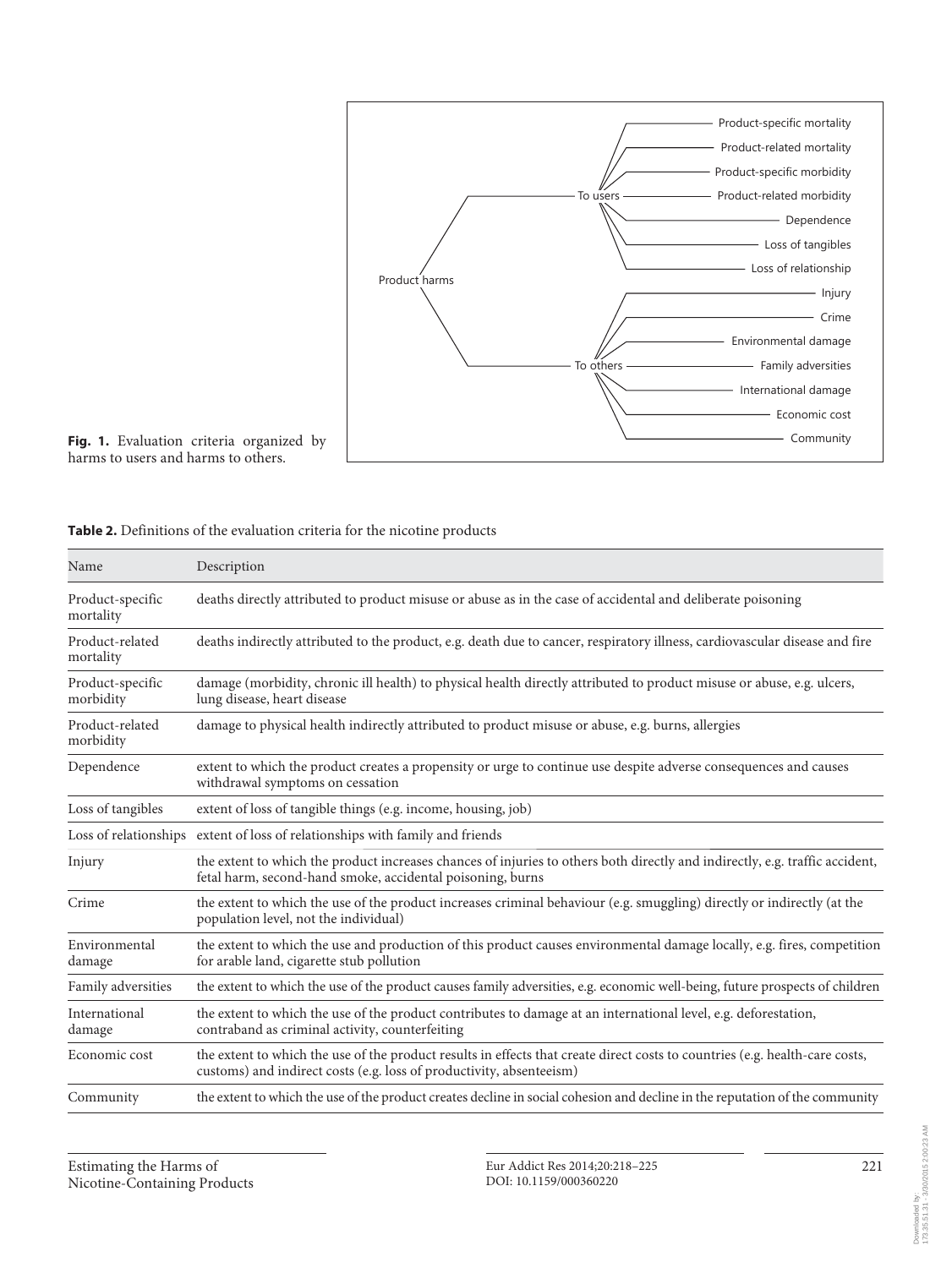

**Fig. 2.** Overall weighted scores for each of the products. Cigarettes, with an overall harm score of 99.6, are judged to be most harmful, and followed by small cigars at 67. The heights of the coloured portions indicate the part scores on each of the criteria. Product-related mortality, the upper dark red sections, are substantial contributors to those two products, and they also contribute moderately to cigars, pipes, water pipes, and smokeless unrefined. The numbers in the legend show the normalized weights on the criteria. Higher weights mean larger differences that matter between most and least harmful products on each criterion.

lated morbidity was weighted as the larger harm that matters, so its weight of 100 was retained. The swing for Economic cost was assessed as 70% of that, so the original weights for all the Economic criteria were multiplied by 0.70.

 As scores and weights were agreed, they were input to the Hiview computer program<sup>1</sup>, which normalized the weights so they summed to 100, calculated the weighted scores and displayed the results.

### **Results**

 Figure 2 shows the overall weighted scores of the nicotine products as stacked bar graphs. Cigarettes and small cigars are each several times more harmful than any of the other products. Similarly coloured sections of the bar graphs show a given criterion's weighted harm value as it contributes to the overall weighted scores of the nicotine products. Thus, Product-related mortality and Product-

<sup>1</sup> An MCDA computer program first developed at the London School of Economics and Political Science and now available from Catalyze Ltd., www. catalyze.co.uk.

specific morbidity are the main harms for cigarettes and small cigars, while Economic cost is also a substantial contributor to the overall harm for cigarettes.

 The stacked bar graphs can also be shown for their separate contributions of harm 'To users' and harm 'To others'. Figure 3 gives the harm to users as the blue section, and harm to others as red. Harm to others makes a substantial contribution only to cigarettes, and virtually none to the other 11 products.

 Why are cigarettes considered the most harmful? Figure 4 shows the contribution that each criterion makes to cigarettes' total weighted score. Each row in the display gives the part-score for that criterion (Wtd Diff), and it is the sum of those part scores that gives the overall score of 99.6. These part-scores determine the relative heights of each of the coloured bands for the cigarettes' bar graph in figure 4. Note that cigarettes were assigned harm scores of 100 on 12 of the 14 criteria, but that just five of those 14 collectively contribute a score of 92.7, nearly as much as the total of 99.6.

 Both cigarettes and small cigars score 100 on three of the most important criteria: Product-specific morbidi-

222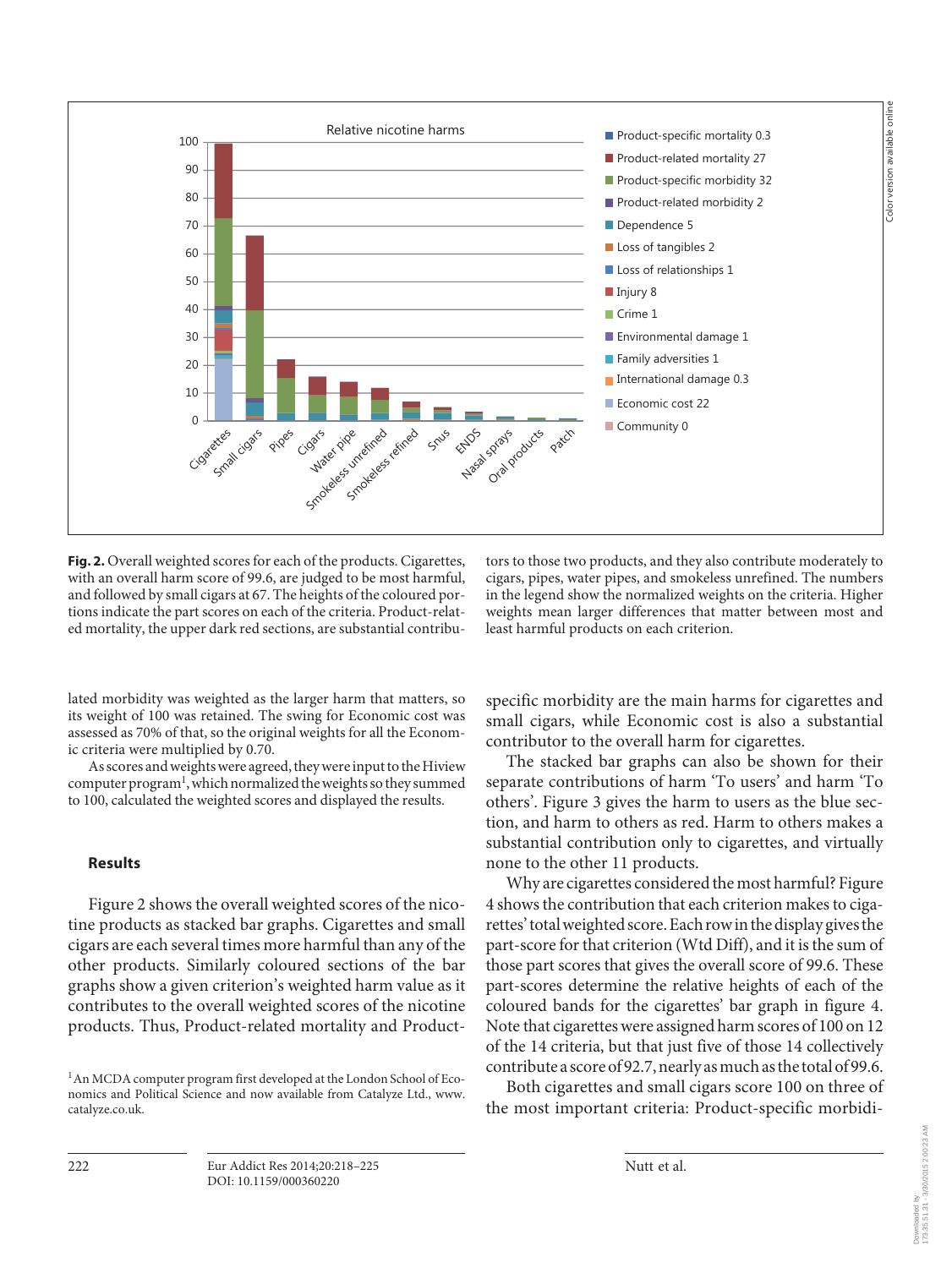

**Fig. 3.** The products ordered by their overall harm scores, with the stacked bar graphs showing the contribution to the overall score of harms to users and harm to others. The numbers in the legend show the sums of the normalized weights at each node.

**Fig. 4.** The relative harms of cigarettes. The cumulative weight (Cum Wt) column shows the normalized weight for each criterion. The harm score for cigarettes, shown in the Diff column, on each criterion is multiplied by the cumulative weight of the corresponding criterion to give a weighted score (i.e., a part-score), shown in the Wtd Diff column. The lengths of the green bars are proportional to the weighted scores, so the longer the green bars, the more that harm matters for its effects from cigarettes.

|                                      | Model Order          | Cum Wt | Diff         | Wtd Diff | Sum  |  |
|--------------------------------------|----------------------|--------|--------------|----------|------|--|
| <b>TO USERS</b><br>Product spec morb |                      | 31.5   | 100          | 31.5     | 31.5 |  |
| <b>TO USERS</b><br>Product rel mort  |                      | 26.8   | 100          | 26.8     | 58.4 |  |
| <b>TO OTHERS</b>                     | Economic cost        | 22.1   | 100          | 22.1     | 80.4 |  |
| TO OTHERS                            | Injury               | 7.6    | 100          | 7.6      | 88.0 |  |
| <b>TO USERS</b>                      | Dependence           | 4.7    | 100          | 4.7      | 92.7 |  |
| <b>TO USERS</b>                      | Loss of tangibles    | 1.6    | 100          | 1.6      | 94.3 |  |
| <b>TO USERS</b>                      | Product rel morb     | 1.6    | 95           | 1.5      | 95.8 |  |
| TO OTHERS                            | Family adversities   | 1.3    | 100          | 1.3      | 97.1 |  |
| <b>TO OTHERS</b>                     | Crime                | 0.9    | 100          | 0.9      | 98.0 |  |
| <b>TO USERS</b>                      | Loss of relationship | 0.6    | 100          | 0.6      | 98.7 |  |
| TO OTHERS                            | Environmental damage | 0.6    | 100          | 0.6      | 99.3 |  |
| TO OTHERS                            | International damage | 0.3    | 100          | 0.3      | 99.6 |  |
| <b>TO USERS</b>                      | Product spec mort    | 0.3    | $\mathbf{0}$ | 0.0      | 99.6 |  |
| <b>TO OTHERS</b>                     | Community            | 0.0    | 100          | 0.0      | 99.6 |  |
|                                      |                      | 100.0  |              | 99.6     |      |  |

ty, Product-related mortality and Dependence. Those three are harms to the users, criteria which do not take account of the extent of usage worldwide. However, cigarettes also score 100 on Economic cost and Injury, which are harms to others that do take account of global usage. It is those two criteria that account for the difference in the total scores of cigarettes compared to small cigars.

# **Discussion**

 Perhaps not surprisingly, given their massively greater use as compared with other products, cigarettes were ranked the most harmful, followed by small cigars as two thirds as harmful. It is only the relative lack of harm to others that positioned small cigars at two thirds the harm of cigarettes. For both these products the bulk of the

Eur Addict Res 2014;20:218–225 DOI: 10.1159/000360220

223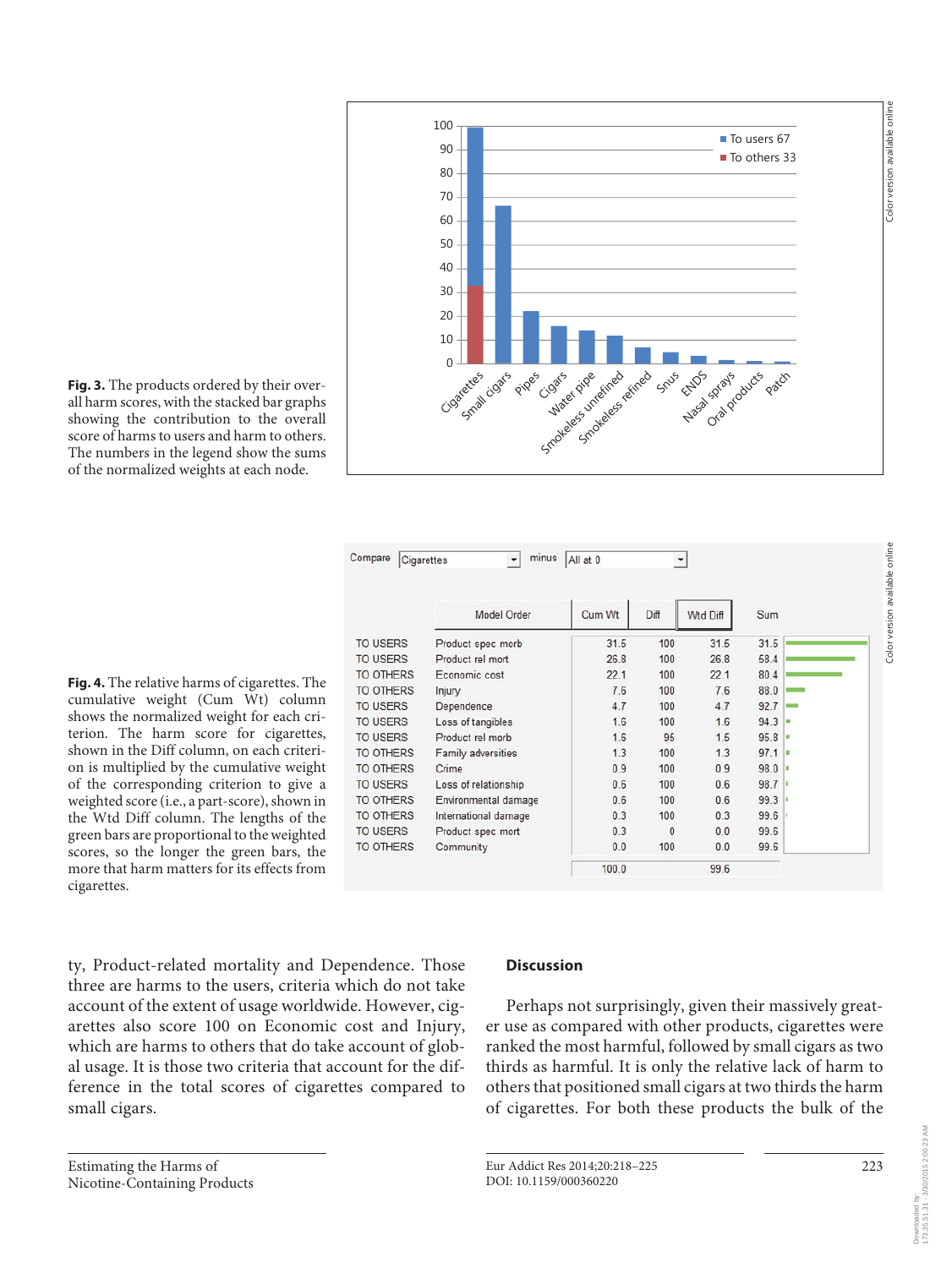harm came from morbidity and mortality areas such as cancer, respiratory and cardiovascular disease, followed by Economic cost, Injury and Dependence. There was a big drop in harm from small cigars (67% of maximum relative harm, MRH) to pipes 22%. Within the tobacco products there was a gradual reduction in harm from water pipe, smokeless unrefined, smokeless refined to snus that has 5% of MRH. Among the purer non-tobacco vehicle products ENDS were rated to have only 4% of MRH and for the even purer NRTs the MRH was only rated at about 2%. Thus there is wide variability in harm among the combustible tobacco-based products, from cigarettes (100%) to water pipe (14%) and even more within the tobacco-based category, from cigarettes (100%) to snus (5%). Not surprisingly the purest products, NRTs, with few other ingredients than nicotine were the least harmful and pose little risk for intrinsic harm when used for the treatment of tobacco dependence. Indeed their use would bring significant benefits not just to users but also to non-smokers and society as a whole.

 Clearly this exercise speaks to a continuum of harm from nicotine-containing products with cigarettes at one end and NRT products at the other end. The differences between the products are substantial and if policy actions could help to switch use away from cigarettes and other smoked products to purer nicotine products, such as NRT products, massive public health gains would occur.

 There is also some evidence that the cigarettes are the most dependence-forming product and products with less harm also may be less dependence-forming [9] . An analogue can be found with alcohol where most countries have policies that steer consumption as much as possible to alcohol-containing beverages with a low alcohol content.

 A limitation of this study is the lack of hard evidence for the harms of most products on most of the criteria. That is why we adopted the decision conferencing process: the group of experts worked face-to-face in a peerreview setting with impartial facilitation, sharing relevant data, knowledge and experience to ensure that all perspectives were heard. It is the combination of impartial facilitation, modelling (in this case, MCDA), and information technology (projecting the MCDA model for the group to observe as it was constructed and explored) that enables a group to outperform its members, thus providing the best collective expertise of the experts [28]. Another weakness might be the kind of sample of experts. There was no formal criterion for the recruitment of the

experts although care was taken to have raters from many different disciplines.

 Even if data were available for all the harms of all the products on all the criteria, judgements would still be required to assess swing-weights. While the magnitude of harm of the most harmful product on each criterion can be informed by data, how much that worst-best difference matters requires an act of judgement. In this way, MCDA separates matters of fact from value judgements. As value judgements are at the heart of political debate, it might be instructive to engage in a public consultation exercise to allow different constituencies to express their views about the weights. This could be a first step in initiating a structured deliberative discourse about nicotinecontaining products, as the politicians, the law and the public might weight the harm criteria differently [29]. In addition, including the benefits of using nicotine products along with the harmful criteria might provide insights into the nature of the benefit-harm balance.

 The results of this study suggest that of all nicotinecontaining products, cigarettes (and small cigars in the USA) are very much the most harmful. Interventions to reduce this pre-eminence are likely to bring significant benefits not just to users but also to non-smokers and society as a whole. Attempts to use other forms of nicotine such as ENDS and NRT to reduce cigarette smoking should be encouraged as the harms of these products are much lower.

# **Acknowledgement**

 The authors would like to thank Euroswiss Health ( Switzerland) for funding and LIAF (Lega Italiana Anti Fumo) for supporting this research.

# **Disclosure Statement**

 The sponsor of the study had no role in any stage of the MCDA process or in the writing of this article, and was not present at the workshop. All authors had full access to all the data in the study, and had final responsibility for the decision to submit for publication.

 K.F. has served as a consultant for most companies with an interest in tobacco dependence treatments. J.F. has served as a consultant to manufacturers of smoking cessation products (e.g. Pfizer, GSK, J & J, Novartis) and has received a research grant from Pfizer. R.P. has received lecture fees from Pfizer and GSK, a research grant from Pfizer, and he has served as a consultant for Pfizer, Global Health Alliance for treatment of tobacco dependence, and Arbi Group Srl., an e-cigarette distributor. All other authors have no conflicts of interest to declare.